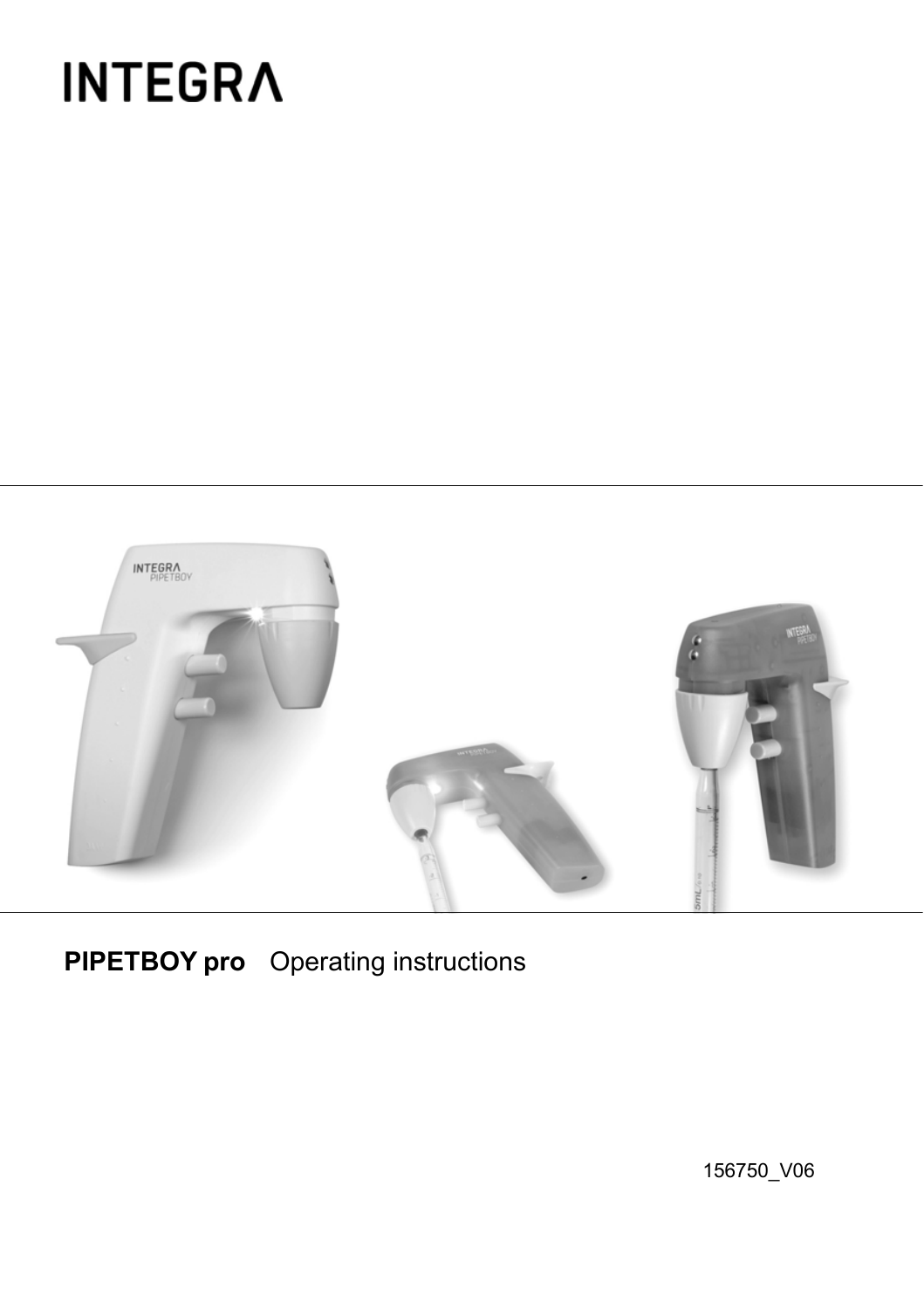# **Declaration of conformity INTEGRA Biosciences AG – 7205 Zizers, Switzerland**

declares on its own responsibility that the devices

| Description                                                                                                                 | Models                                                                                                              |             |            |                                    |
|-----------------------------------------------------------------------------------------------------------------------------|---------------------------------------------------------------------------------------------------------------------|-------------|------------|------------------------------------|
| PIPETBOY pro                                                                                                                | 156400, 156401, 156402, 156403, 156404                                                                              |             |            |                                    |
| comply with:                                                                                                                |                                                                                                                     |             |            |                                    |
|                                                                                                                             | <b>EU Directives</b> (DoW: Date of Withdrawal)                                                                      | Before DoW  | <b>DoW</b> | After DoW                          |
| Low Voltage Equipment                                                                                                       |                                                                                                                     | 2006/95/EC  | 20.04.2016 | 2014/35/EU                         |
| Electromagnetic Compatibility                                                                                               |                                                                                                                     | 2004/108/EC | 20.04.2016 | 2014/30/EU                         |
| <b>Restriction of Hazardous Substances</b>                                                                                  |                                                                                                                     | 2011/65/EU  |            |                                    |
|                                                                                                                             | Waste Electrical and Electronic Equipment                                                                           | 2012/19/EU  |            |                                    |
| <b>Battery Directive</b>                                                                                                    |                                                                                                                     | 2006/66/EC  |            |                                    |
| <b>EU Regulations</b>                                                                                                       |                                                                                                                     |             |            |                                    |
|                                                                                                                             | Registration, Evaluation, Authorisation and Restriction of Chemicals (REACH) 1907/2006                              |             |            |                                    |
|                                                                                                                             | Capacity Labelling of Portable Secondary Batteries                                                                  |             |            | 1103/2010                          |
| Ecodesign - Power supplies                                                                                                  |                                                                                                                     |             |            | 278/2009                           |
| <b>Standards for EU</b>                                                                                                     |                                                                                                                     |             |            |                                    |
|                                                                                                                             | Safety requirements for electrical equipment for measurement,<br>control and laboratory use - General requirements. |             |            | EN 61010-1: 2010                   |
| EMC requirements.                                                                                                           | Electrical equipment for measurement, control and laboratory use -                                                  |             |            | EN 61326-1: 2013                   |
| <b>Standards for Canada and USA</b>                                                                                         |                                                                                                                     |             |            |                                    |
|                                                                                                                             | Safety requirements for electrical equipment for measurement,<br>control and laboratory use - General requirements. |             |            | CAN/CSA-C22.2<br>No. 61010-1       |
|                                                                                                                             | Safety requirements for electrical equipment for measurement,<br>control and laboratory use - General requirements. |             |            | UL 61010-1                         |
|                                                                                                                             | Operation is subject to the following two conditions:                                                               |             |            | Part 15 of the                     |
| (1) this device may not cause harmful interference, and<br>(2) this device must accept any interference received, including |                                                                                                                     |             |            | <b>FCC Rules</b><br><b>Class A</b> |
|                                                                                                                             | interference that may cause undesired operation.                                                                    |             |            |                                    |

Zizers, November 4, 2016

8. Hansdie P. Nehr

Elmar Morscher CEO

Thomas Neher Quality Manager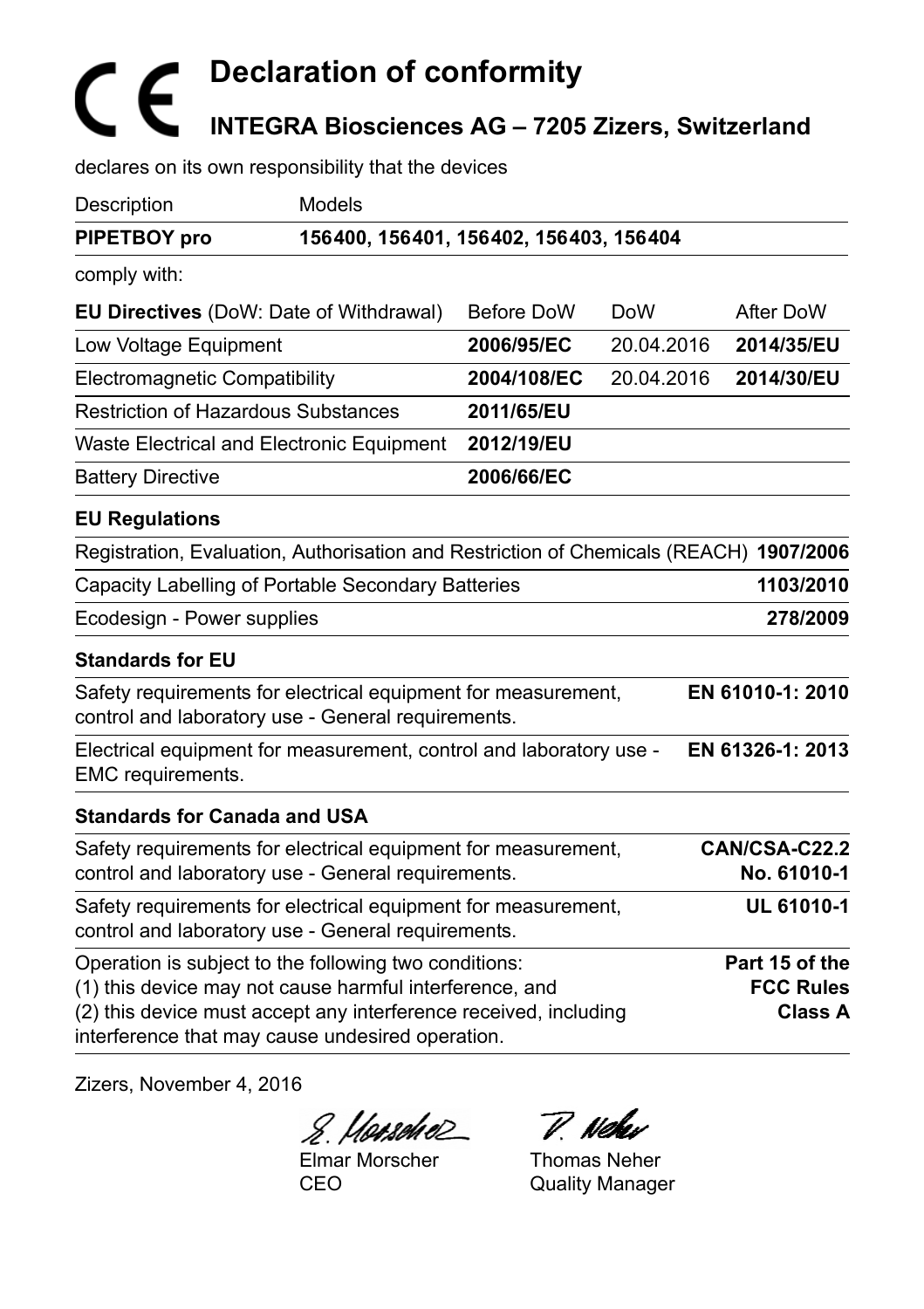English

# **Table of Contents**

## **Imprint**

© 2017 INTEGRA Biosciences AG

#### **Manufacturer INTEGRA Biosciences AG** CH-7205 Zizers, Switzerland T +41 81 286 95 30 F +41 81 286 95 33 info@integra-biosciences.com www.integra-biosciences.com

#### **INTEGRA Biosciences Corp.**

Hudson, NH 03051, USA T +1 603 578 5800 F +1 603 577 5529

#### **Customer service**

Please contact your local INTEGRA Biosciences AG representative, see www.integra-biosciences.com or contact info@integra-biosciences.com.

#### <span id="page-2-0"></span>**1 Introduction**

#### **1.1 Intended use**

PIPETBOY pro is a pipette controller designed for aspirating and dispensing aqueous solutions with plastic or glass pipettes of 1 to 100 ml volumes. It is intended for measurement, control and laboratory use. Any use of this instrument in a medical or IVD setting is the sole responsibility of the user.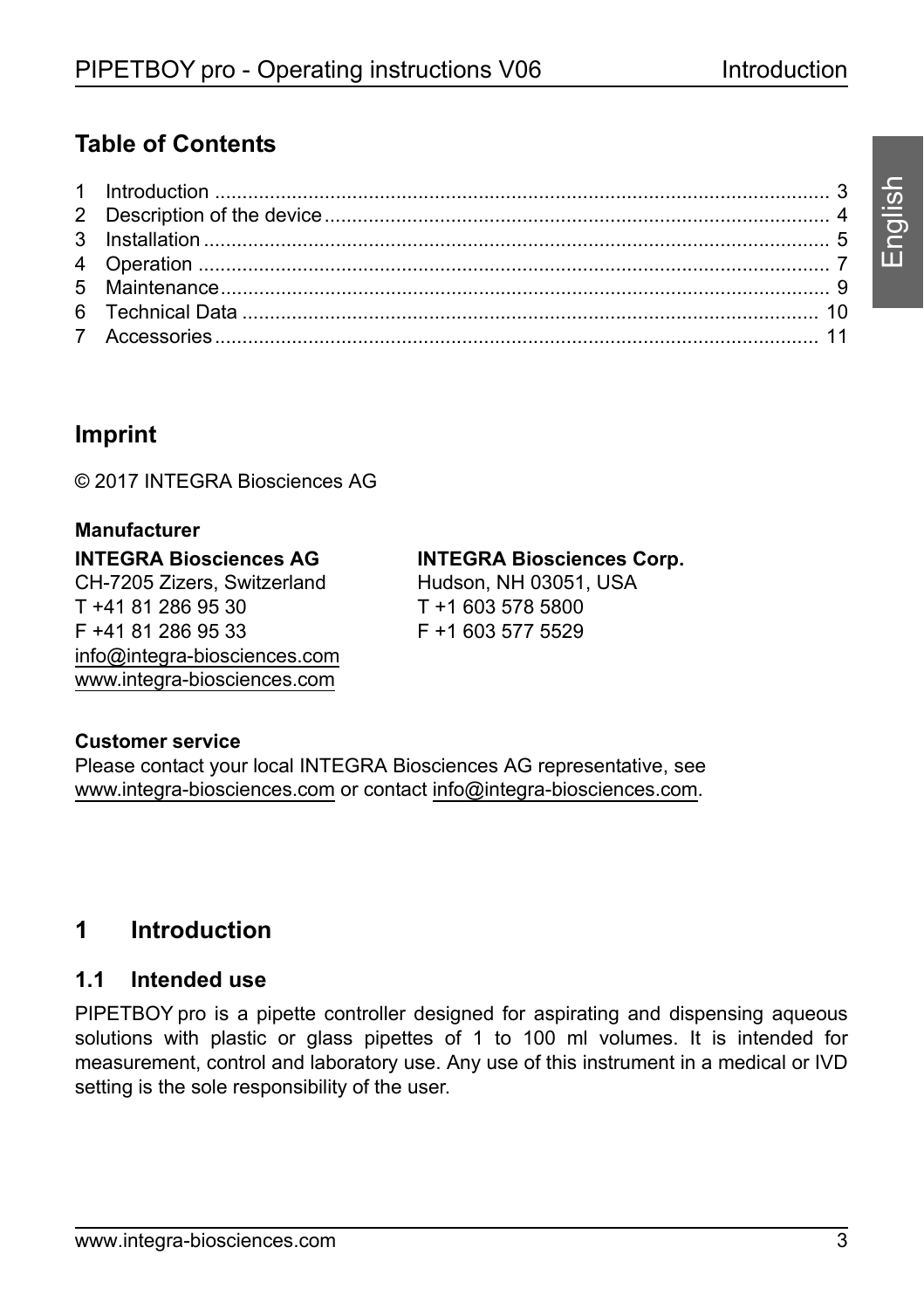#### **1.2 Safety notes**

- 1) Do not use or charge PIPETBOY pro in an atmosphere with danger of explosion. Also, do not pipette highly flammable liquids such as acetone or ether.
- 2) When handling dangerous substances, comply with the material safety data sheet (MSDS) and with all safety guidelines such as the use of protective clothing and safety goggles. Never point a pipette in anyone's direction.
- 3) Avoid pipetting of liquids whose vapours could attack the materials PA (polyamide), POM (polyoxymethylene), FPM (fluor-rubber), NBR (nitrile-rubber), CR (chloroprene), silicone. Corrosive vapours could also damage metallic parts inside the device.
- 4) Use an original INTEGRA Biosciences mains adapter only and protect it from moisture, otherwise PIPETBOY pro might be damaged.
- 5) Prolonged exposure of PIPETBOY pro to UV-light can cause discolouration and/or yellowing of the plastic housing. However, this will not affect the performance of the device in any way.
- 6) Old NiMH batteries may cause a safety risk. We recommend to replace the battery after 5 years of use. Also replace the battery if the charging intervals are unusually short or if the charging takes much longer than usual (11 hours or more). These are indicators that the battery has reached the end of its life-cycle.
- 7) NiMH technology bears the risk of cell rupture if the battery was damaged. Do not expose the battery to heat (> 60°C) and avoid mechanical stress.
- 8) To extend the battery life-cycle, it is recommended to charge the battery once a month if the PIPETBOY pro is not used regularly. If the PIPETBOY pro is not used for more than 3 months, unplug the battery.

Regardless of the listed safety notes, additionally applicable regulations and guidelines of trade associations, health authorities, trade supervisory offices, etc. must be observed.

Please visit our website www.integra-biosciences.com on a regular basis for up to date information regarding REACH classified chemicals contained in our products.

# <span id="page-3-0"></span>**2 Description of the device**

#### **2.1 Scope of delivery**

- PIPETBOY pro device
- 2 rechargeable batteries (AAA, NiMH, 1.2 V)
- Mains adapter
- Wall holder
- Sterile filter (spare)
- Operating instructions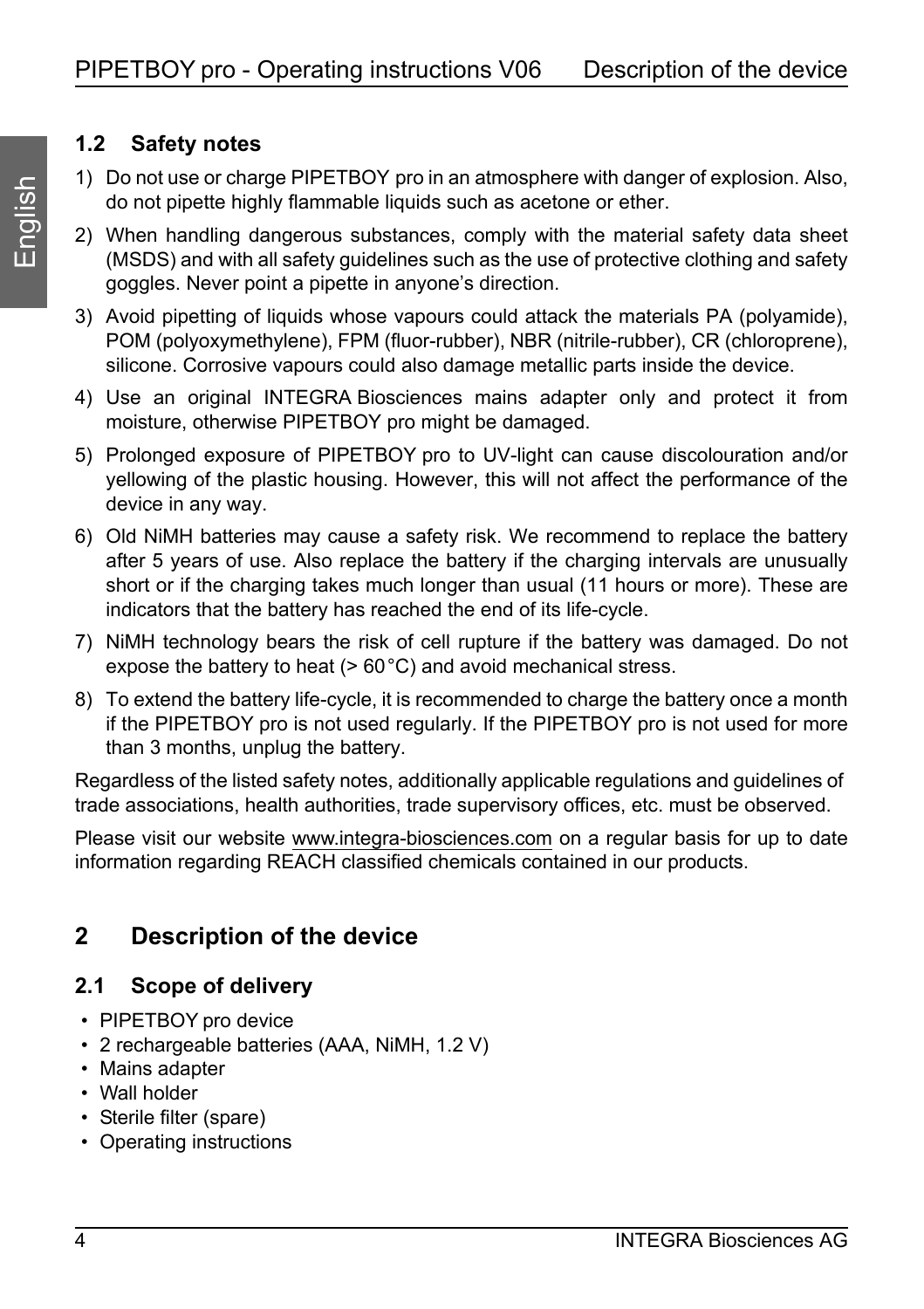#### **2.2 Overview of PIPETBOY pro**



- <span id="page-4-3"></span>1 Aspiration button
- <span id="page-4-2"></span>2 Dispensing button
- <span id="page-4-6"></span>3 Thumb wheel for speed control
- <span id="page-4-1"></span>4 Battery charge indicator (red, green)
- 5 Contacts for charging station
- 6 Socket for mains adapter cable
- <span id="page-4-7"></span>7 LED illumination
- <span id="page-4-8"></span>8 On/off switch for LED illumination function
- <span id="page-4-9"></span>9 Handle



- <span id="page-4-12"></span><span id="page-4-11"></span><span id="page-4-10"></span><span id="page-4-5"></span><span id="page-4-4"></span>10 Nose piece
	- 10a Filter rubber
	- 10b Sterile filter
	- 10c Pipette mount
	- 10d Nose piece housing

#### <span id="page-4-0"></span>**3 Installation**

#### **3.1 Inserting or replacing the batteries**



- 1) Remove the silicone plug (c), unscrew the flexor (b) and remove it with the cover (a).
- 2) Insert two original INTEGRA rechargeable batteries  $(1.2 V)$  with the correct polarity  $(+/-)$ .
- 3) Put the cover and flexor back in place and tighten the screw not excessively. Cover the screw with the silicone plug (c).

#### **3.2 Charging the batteries**

A full charge takes 10 hours, but before the first use, PIPETBOY pro should be charged at least 16 hours.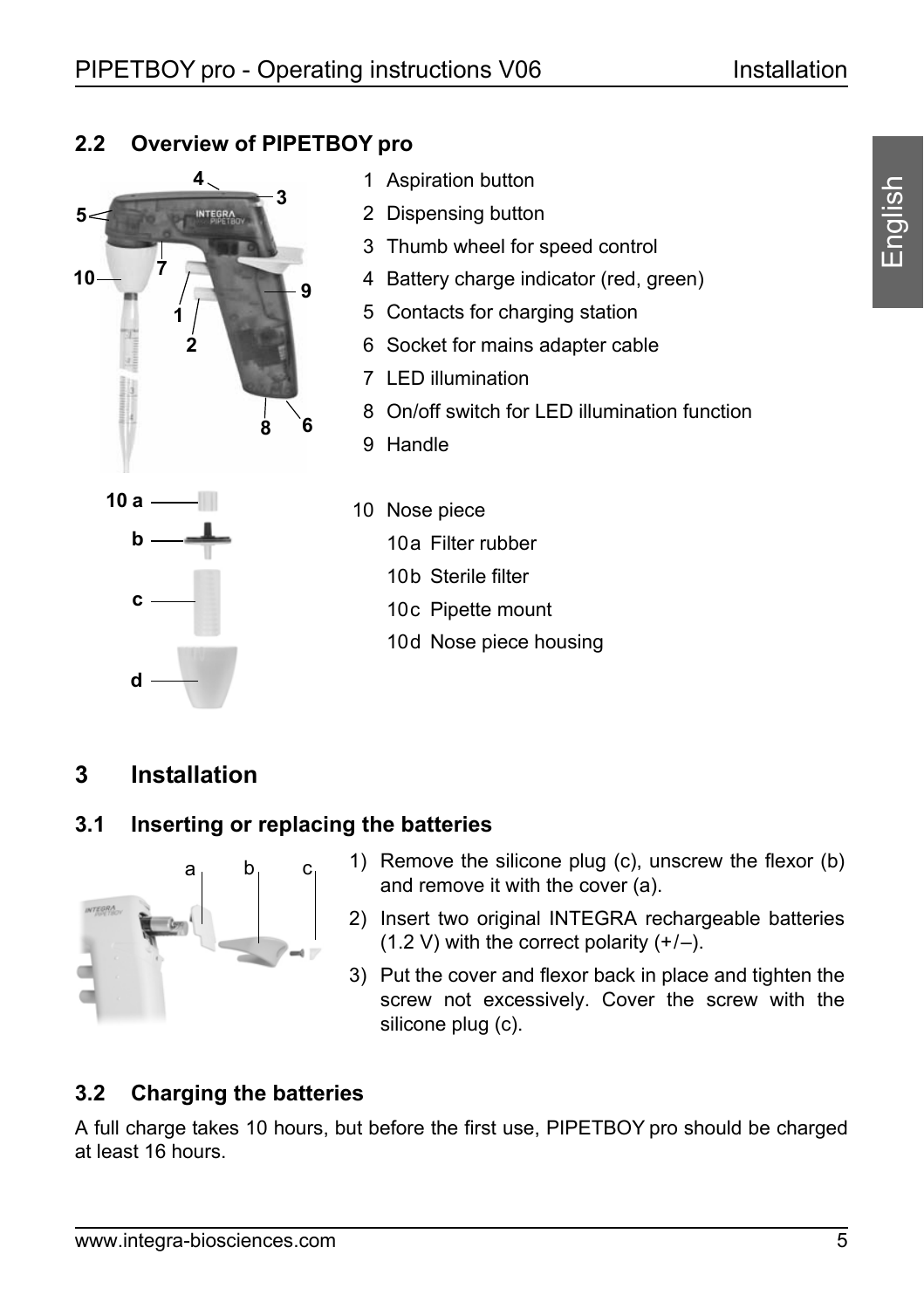When the battery charge indicator ([4\)](#page-4-1) lights up red, PIPETBOY pro needs charging immediately. PIPETBOY pro has an integrated overcharge protection.

The battery charge indicator ([4\)](#page-4-1) lights up green when the mains adapter is connected. PIPETBOY pro can be used while it is being charged.

#### **3.3 Mounting of the wall holder**

The supplied wall holder serves to park PIPETBOY pro.

To mount the wall holder, remove the protective foil from the adhesive tape at the back of the holder and press it to the desired place. Make sure that the surface onto which the wall holder is mounted is smooth, clean and grease-free. Wait 24 hours before using the wall holder for the first time. Alternatively the wall mount can be fixed with the included screws.

## **3.4 Set-up and use of the charging station (optional accessory)**

The optionally available charging station (Part No 156 450) serves to simultaneously park and charge PIPETBOY pro.



To mount the charging station on a wall, use one of the following means:

- double-sided adhesive tape
- screw fixation

Alternatively, the charging station can be placed on the bench when fitted with rubber feet that prevent its sliding.

Plug the cable of the mains adapter in the socket on the side of the charging station and connect the mains adapter to the power supply.

Parking PIPETBOY pro in the charging station starts charging.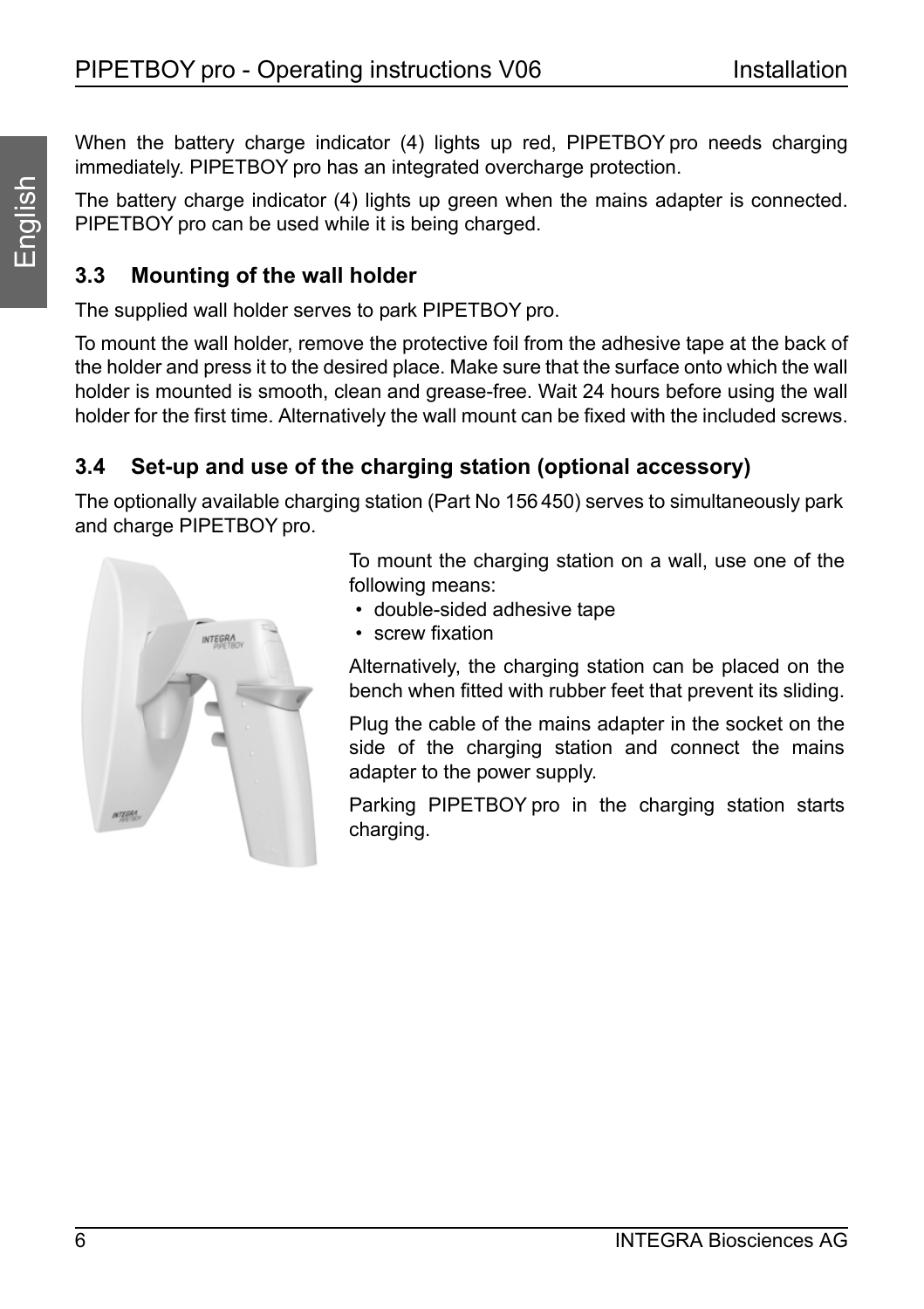# <span id="page-6-0"></span>**4 Operation**

#### <span id="page-6-1"></span>**4.1 Inserting the pipette**



The pipette mount ([10c\)](#page-4-4) has a special conical channel to guarantee a firm and leak-proof grip of the pipette independently of its diameter.

Unscrew the nose piece housing ([10d](#page-4-5)) and orient the pipette mount:

- a) with the large opening facing down for pipettes > 2 ml (factory setting), or
- b) with the small opening facing down for pipettes  $< 2$  ml.



#### *WARNING*

*Do not insert pipettes with force into PIPETBOY pro, because they can break and cause injury, particularly thin pipettes made of glass.*

#### **4.2 Pipetting**

Press the aspiration button [\(1](#page-4-3)) to fill the pipette and the dispensing button ([2\)](#page-4-2) to empty it.

The aspiration and dispensing speed can be controlled in two manners:

- Fine speed adjustment by varying the finger pressure on the buttons [\(1](#page-4-3), [2](#page-4-2)).
- Step-less presetting of the maximum pump speed by turning the thumb wheel ([3\)](#page-4-6) to optimally match the pipette capacity (turning to the left = slower pump speed, for small pipettes; to the right  $=$  faster, for large pipettes).

To empty the pipette by gravity force, press the dispensing button only slightly in order to avoid reaching the trigger point where the pump starts running. Gravity dispensing is used for "to deliver" (TD) pipettes that are not of the "blow-out" type (blow-out pipettes have two thin rings or a frosted band around the neck).

#### **4.3 LED illumination**

The LED ([7\)](#page-4-7) near the nose piece illuminates the work area around the pipette when the buttons [\(1](#page-4-3), [2](#page-4-2)) are pressed. After release of the button, the LED remains alight for a approx. five seconds. The on/off-switch ([8\)](#page-4-8) at the base of the handle ([9\)](#page-4-9) serves to switch the LED function on (I) or off (0).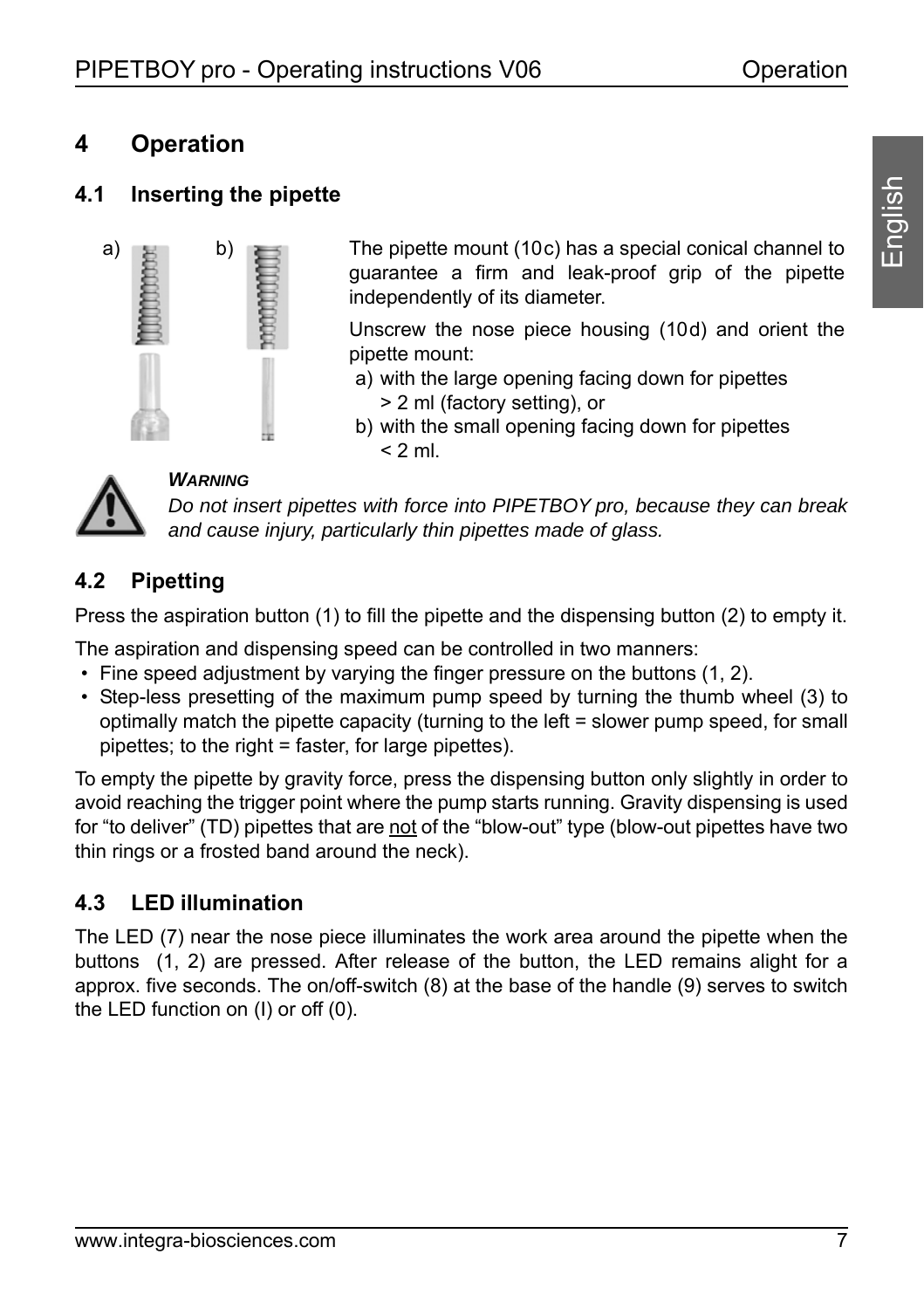# 4.4 Troubleshooting **4.4 Troubleshooting**

| Problem                                | Probable cause                                                                                                | Remedy                                                                                                                                                                                                   |
|----------------------------------------|---------------------------------------------------------------------------------------------------------------|----------------------------------------------------------------------------------------------------------------------------------------------------------------------------------------------------------|
| (leak in the system).<br>Pipette drips | inserted in the nose piece (10).<br>Pipette is damaged or not fully                                           | nose piece. Make sure that the pipette mount orientation is<br>correct for the used pipette (see "4.1 Inserting the pipette"<br>Reinsert a new pipette by pushing it all the way into the<br>on page 7). |
|                                        | The inside of the pipette mount (10c)<br>is damaged resulting in insufficient<br>sealing of the pipette neck. | Replace the pipette mount (Part No. 151020).                                                                                                                                                             |
|                                        | The filter rubber (10a) or the filter<br>or missing causing a leak.                                           | Replace the filter rubber (Part No. 153225) and/or the filter<br>(10b) in the nose piece are damaged (Part No. see "7 Accessories" on page 11)                                                           |
| Reduced aspiration                     | The filter (10b) is wet or dirty.                                                                             | Replace filter.                                                                                                                                                                                          |
| efficiency or no liquid                | The nose piece (10) is not tight.                                                                             | Tighten the nose piece, or replace defective parts.                                                                                                                                                      |
| aspiration.                            | The battery is discharged (battery<br>charge indicator lights red).                                           | Charge the battery.                                                                                                                                                                                      |
|                                        | The battery is missing.                                                                                       | Insert the battery, or connect the instrument to the mains<br>adapter.                                                                                                                                   |
|                                        | The battery is defective.                                                                                     | Replace the battery.                                                                                                                                                                                     |
|                                        | The battery is wrongly inserted.                                                                              | Insert correctly, note polarity (+) and (-).                                                                                                                                                             |
| Reduced operating                      | The battery is worn.                                                                                          | Replace the battery.                                                                                                                                                                                     |
| time with fully charged<br>battery.    | Wrong battery type is inserted.                                                                               | Use only original consumables.                                                                                                                                                                           |
|                                        |                                                                                                               |                                                                                                                                                                                                          |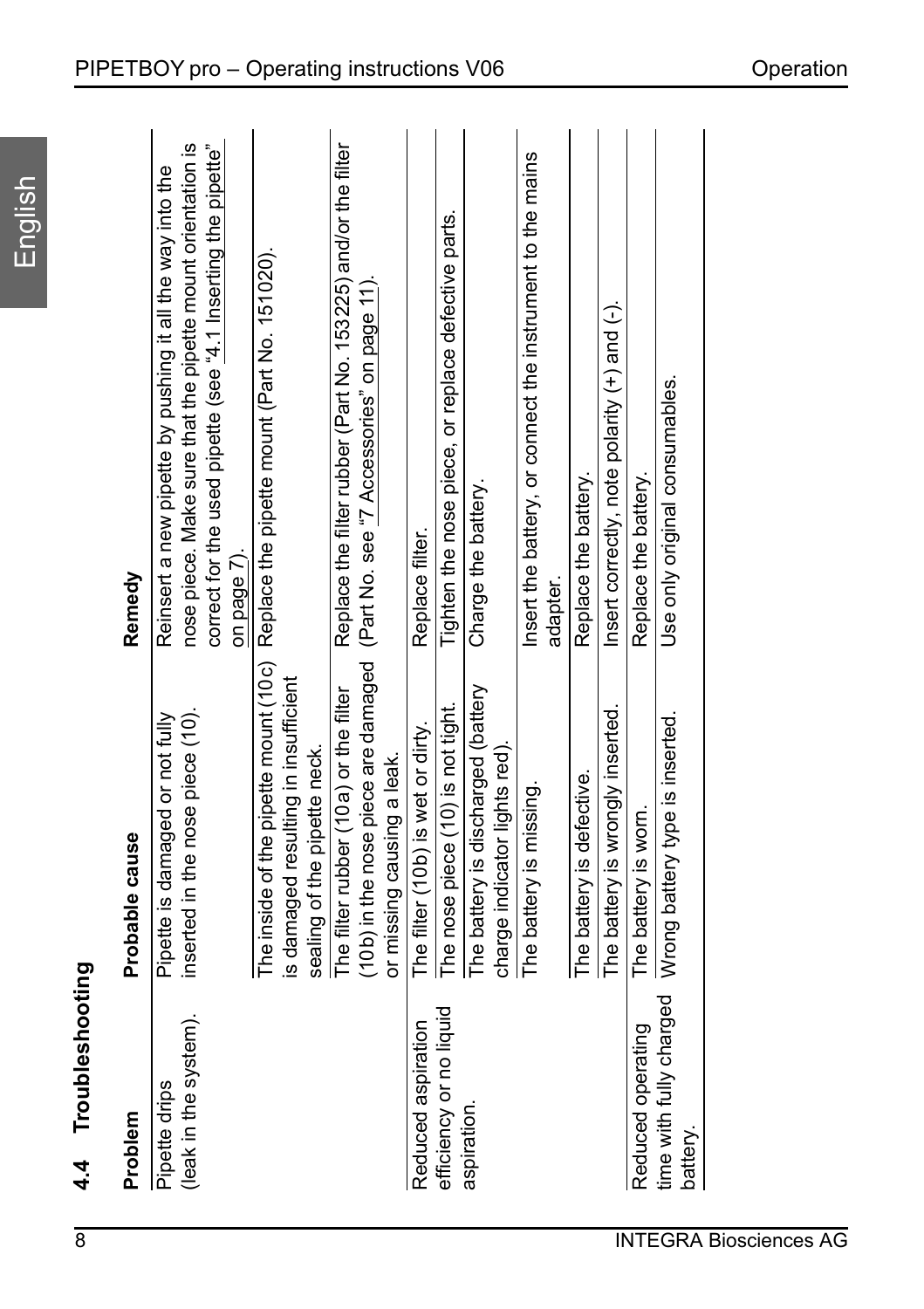## <span id="page-8-0"></span>**5 Maintenance**

After maintenance work, perform a leak test to ascertain correct functioning of PIPETBOY pro: liquid should not leak out of a filled pipette before the dispensing button is pressed.

#### **5.1 Cleaning and servicing**

PIPETBOY pro can be cleaned with a cloth moistened with soapy water or with a 70 % ethanol.

It is recommended to change the hydrophobic filter ([10b\)](#page-4-12) every three months. Should the filter get wetted or soiled, it has to be changed immediately. The filter must be oriented with the blue (0.45 µl) / red (0.2 µl) side facing upwards towards PIPETBOY pro.

#### **5.2 Decontamination**

The nose piece ([10\)](#page-4-10), the pipette mount ([10c\)](#page-4-4) and the filter rubber ([10a](#page-4-11)) can be autoclaved at 121°C, 1 bar overpressure for 20 minutes. Silicone may become brittle after extensive autoclaving. Replace the pipette mount and filter rubber if they are damaged.

If the housing of the PIPETBOY pro have been in contact with biohazardous material, it must be decontaminated in accordance to good laboratory practice. Do not spray directly on the instrument but use a lint-free cloth, lightly soaked with a disinfectant and wipe dry directly after decontamination. Never use acetone or other solvents! Follow the instructions provided by the disinfectant manufacturer.

#### **5.3 Equipment disposal**



The PIPETBOY pro device must not be disposed of with unsorted municipal waste. Do not dispose of the device in a fire. Do not modify the NiMH battery in any way. Discharge the battery before disposal. Dispose of the PIPETBOY pro and the battery separately in accordance with the laws and regulations in your area governing disposal of devices containing NiMH batteries.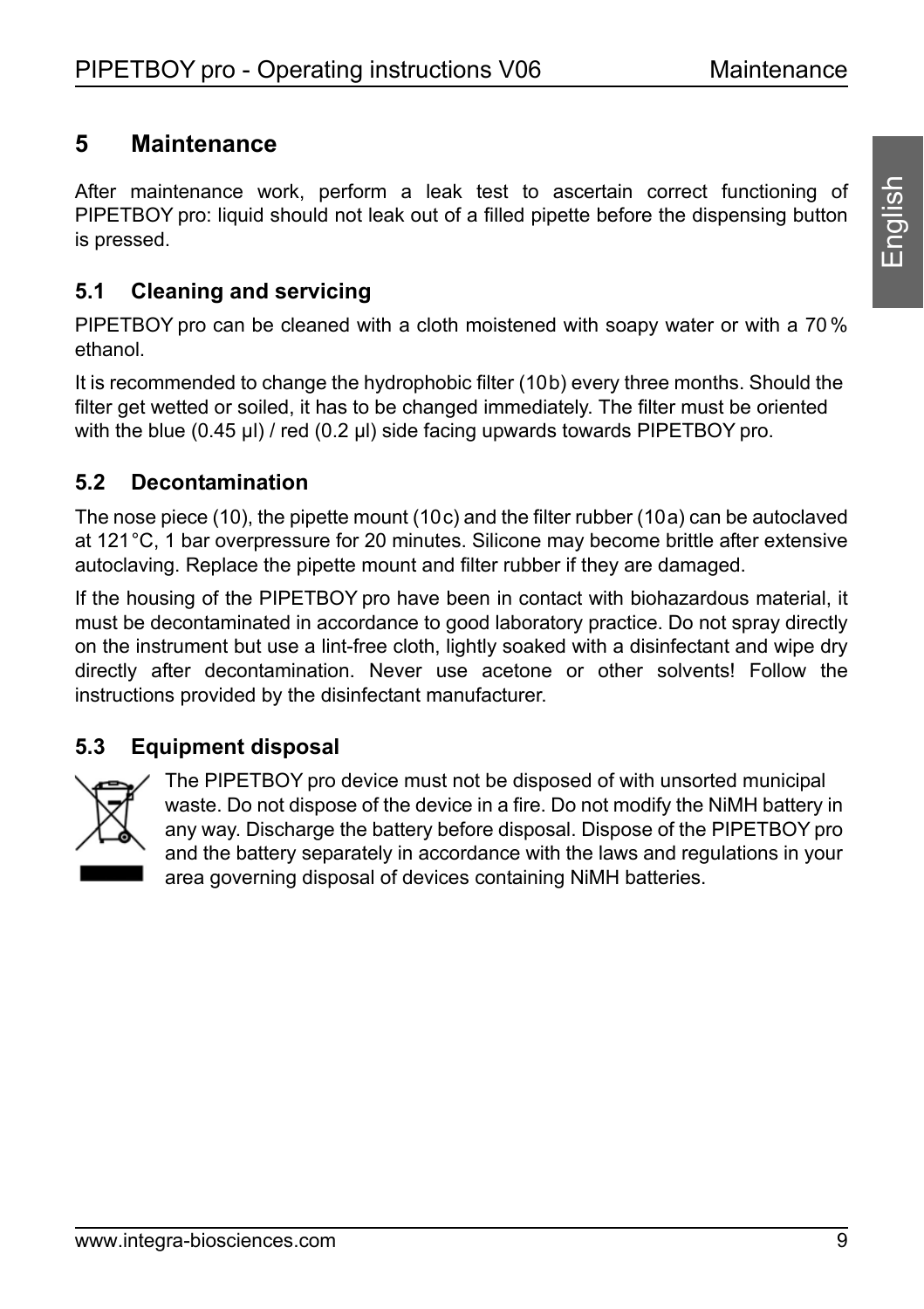# <span id="page-9-0"></span>**6 Technical Data**

| Pipetting speed                                      | $max. 12$ ml/s                                                                                                            |
|------------------------------------------------------|---------------------------------------------------------------------------------------------------------------------------|
| <b>Batteries</b>                                     | Type: rechargeable, AAA, NiMH, 1.2 V                                                                                      |
|                                                      | Charging cycles: 500-1000 (when charging as indicated)<br>Running time: at least 4000 cycles of aspiration and dispensing |
|                                                      | of $25$ ml.                                                                                                               |
| Mains adapter                                        | Input: 100-240 VAC, 50/60 Hz                                                                                              |
| Device                                               | Input: 8-10 VDC, max. 4.5 W                                                                                               |
| <b>Materials</b>                                     | Housing: ABS                                                                                                              |
|                                                      | Nose piece: POM                                                                                                           |
|                                                      | Pipette mount: Silicone                                                                                                   |
|                                                      | Filter rubber: Silicone                                                                                                   |
| Dimensions (H x W x D) $145 \times 130 \times 35$ mm |                                                                                                                           |
| Weight                                               | 190 q                                                                                                                     |
| Ambient conditions                                   | Operation: 5-40°C, max. 80% RH                                                                                            |
|                                                      | Storage: -10-50 °C, max. 95% RH                                                                                           |